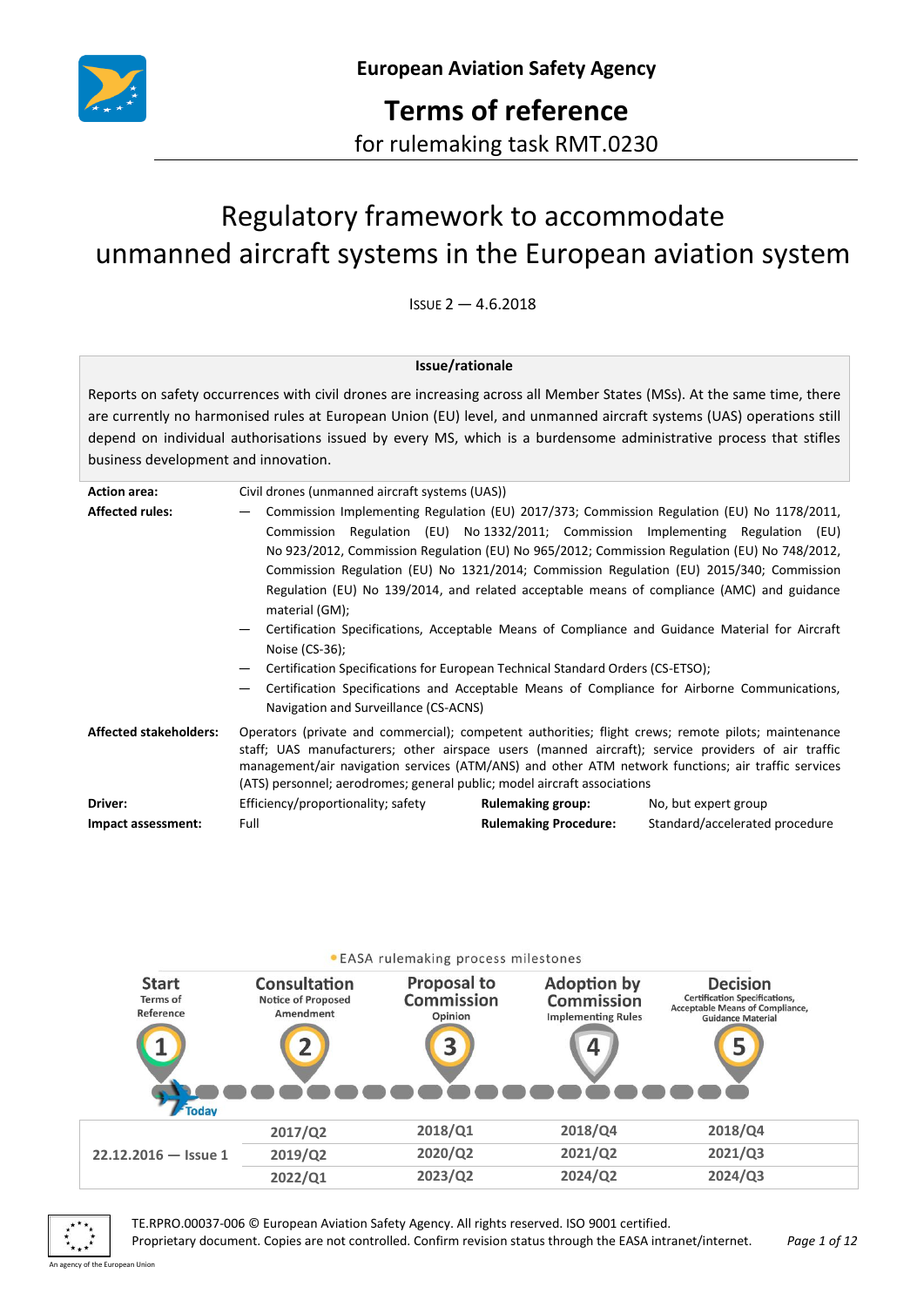## **1. Issue and reasoning for regulatory change**

The scope of EU regulations, and in particular of Regulation (EU) No 216/2008<sup>1</sup> (hereinafter referred to as the 'Basic Regulation') as regards unmanned aircraft systems (UAS) is currently limited to those with a maximum take-off mass (MTOM) above 150 kg that are not used for military, customs, police, firefighting, search and rescue, or experimental operations. The vast majority of UAS developed and operated today are not within the scope of the Basic Regulation and, consequently, are regulated by national regulations. Although safety is in principle addressed by these national regulations, the level of safety provided therein might not be harmonised among MSs. Furthermore, in the absence of common EU rules, there is no mutual recognition of certificates or authorisations issued for those UAS. This means that an UAS operator authorised in one MS must obtain another authorisation in another MS if they wish to operate there.

The proposals for the revision of the Basic Regulation (ref.: (h)) include the introduction of new rules for UAS (principles and essential requirements) as well as a definition of 'unmanned aircraft'. The proposals foresee the establishment of common EU rules for all UAS (except those used for military, customs, police, firefighting, search and rescue, or experimental operations), irrespective of their MTOM, using an operation-centric and risk-based approach. In line with the general principles of EU law, these rules would be implemented locally by the MSs. The European Aviation Safety Agency (EASA) is foreseen to be the competent authority for the approval of UAS designs involving high-risk operations only, and shall issue type certificates and design organisation approvals for those UAS as it currently does for manned aircraft. MSs will remain the competent authorities for the other domains (e.g. UAS operations, remote pilot licences).

The Technical Opinion 'Introduction of a regulatory framework for the operation of unmanned aircraft' (ref.: (a)), which is based on Advance Notice of Proposed Amendment (A-NPA) 2015-10 (ref.: (b)) and on the EASA 'ATM concept of operations (CONOPs)' (ref.: (e)), will serve as the starting point and will provide the guidelines for this rulemaking task (RMT).

The proposed regulatory framework is operation-centric, proportionate, risk- and performance-based, and establishes three categories of unmanned aircraft (UA) operations as follows:

- 'open' (low risk) is a UAS operation category that, considering the risks involved, does not require a prior authorisation by the competent authority before the operation takes place;
- 'specific' (medium risk) is a UAS operation category that, considering the risks involved, requires an authorisation by the competent authority before the operation takes place and takes into account the mitigation measures identified in an operational risk assessment, except for certain standard scenarios where a declaration by the operator is sufficient;
- 'certified' (high risk) is a UAS operation category that, considering the risks involved, requires the certification of the UAS, a licensed remote pilot and an operator approved by the competent authority, in order to ensure an appropriate level of safety.

The prototype Commission regulation on UAS operations for the 'open' and 'specific' categories was published in August 2016. It is available at: [http://www.easa.europa.eu/easa-and-you/civil-drones-rpas.](http://www.easa.europa.eu/easa-and-you/civil-drones-rpas)

<sup>1</sup> Regulation (EC) No 216/2008 of the European Parliament and of the Council of 20 February 2008 on common rules in the field of civil aviation and establishing a European Aviation Safety Agency, and repealing Council Directive 91/670/EEC, Regulation (EC) No 1592/2002 and Directive 2004/36/EC (OJ L 79, 19.3.2008, p. 1).



1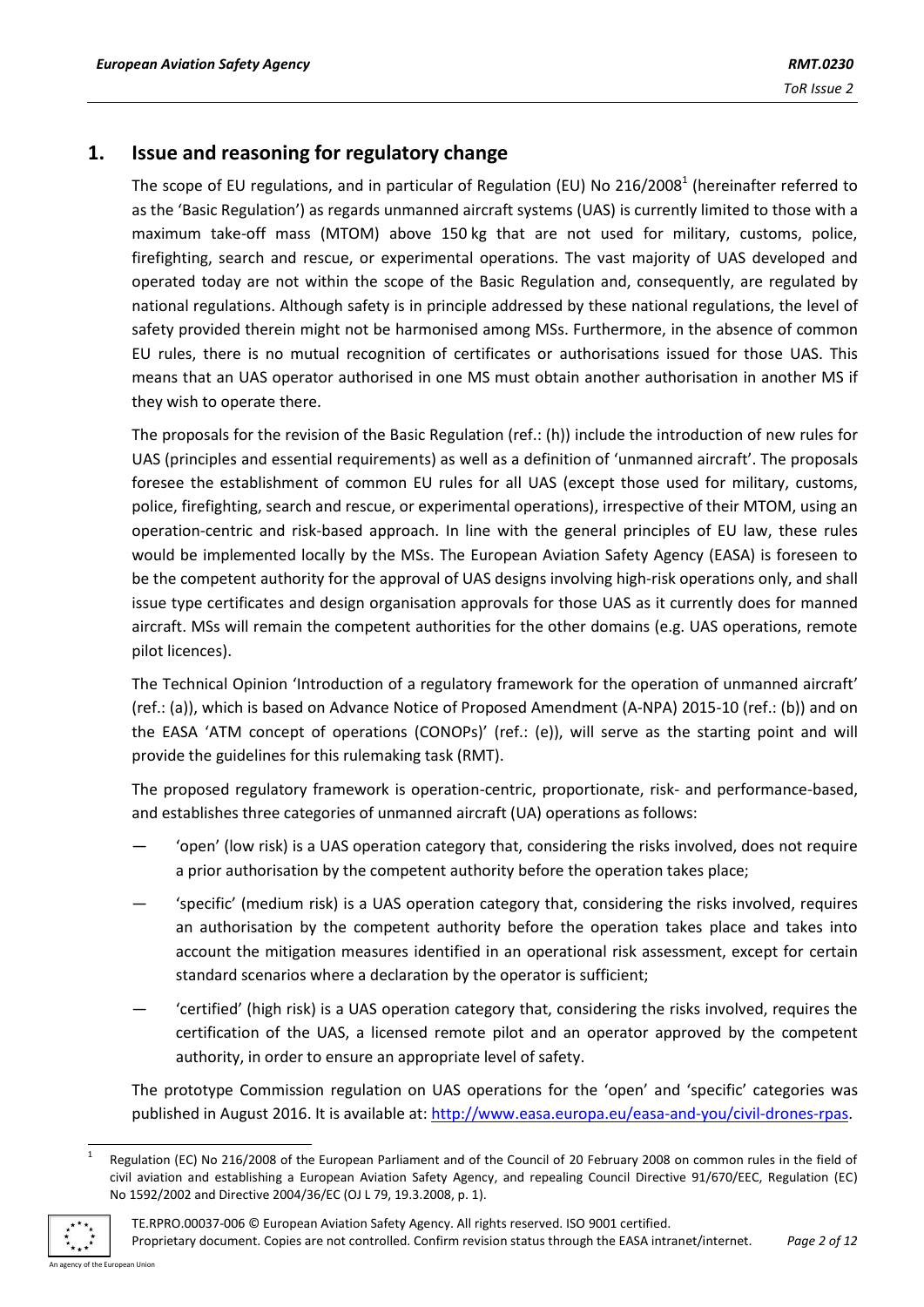This prototype Commission regulation is not the result of a rulemaking task, and has been developed to provide clarity on EASA's intentions with regard to the regulation of UAS. It does not replace a notice of proposed amendment (NPA) — it should be considered though as advance information to assist the negotiations between the Council of the European Union, the European Parliament and the European Commission on the draft, revised Basic Regulation.

Comments and reactions on the prototype Commission regulation have been collected via a dedicated mailbox and during focused workshops. They will be considered for the preparation of the related NPA on UAS operations in 'open' and 'specific' category. The preliminary work performed on the prototype regulation will facilitate the public consultation process of the related NPA.

## **2. Objectives**

The general objectives of the EU in the field of civil aviation are defined in Article 2 of the Basic Regulation, and this RMT will contribute to their achievement.

The specific objectives of the present RMT are:

- to ensure a high and uniform level of safety for UAS, thus enabling operators to safely operate UAS in the single European sky, especially for higher risk operations;
- to foster innovation and development of in the field of UAS;
- to harmonise the regulatory framework in all MSs in order to enhance clarity, fill gaps and address the inconsistencies a fragmented system has (e.g. cross-border operation of UA);
- to foster an operation-centric, proportionate, risk- and performance-based regulatory framework taking into account various important aspects such as privacy, personal data protection, security and safety.

A key issue is striking a balance between establishing a proportionate regulatory framework and fostering innovation and growth — indeed, not well-designed and burdensome rules for UAS could hinder market development.

#### **3. Activities**

Taking into consideration the above-mentioned general and specific objectives, EASA will develop a proposal for a new Commission regulation addressing the 'open' and 'specific' categories of UAS operations. The new regulation shall contain annexes covering all aspects of UAS operations for these categories including airworthiness aspects, environmental compatibility, operational and organisational requirements, and related processes. Due consideration must be given to the European airspace regulations, including SERA, communication, navigation and surveillance regulations. It shall also include the necessary requirements for authorities. The applicable technical standards, meeting the requirements laid down in the regulation, should be developed by industry.

The regulation on operations in 'open' and 'specific' category should be adopted shortly after the publication of the revised Basic Regulation. Since it is expected that a high number of companies with limited aviation experience will enter into the UAS market, in order to facilitate the application of the different rules, the regulation should cover in a single document all the necessary aspects to allow UAS operations in terms of airworthiness, aircrew competence, operations, Rules of the Air (SERA), and airspace usage requirements.

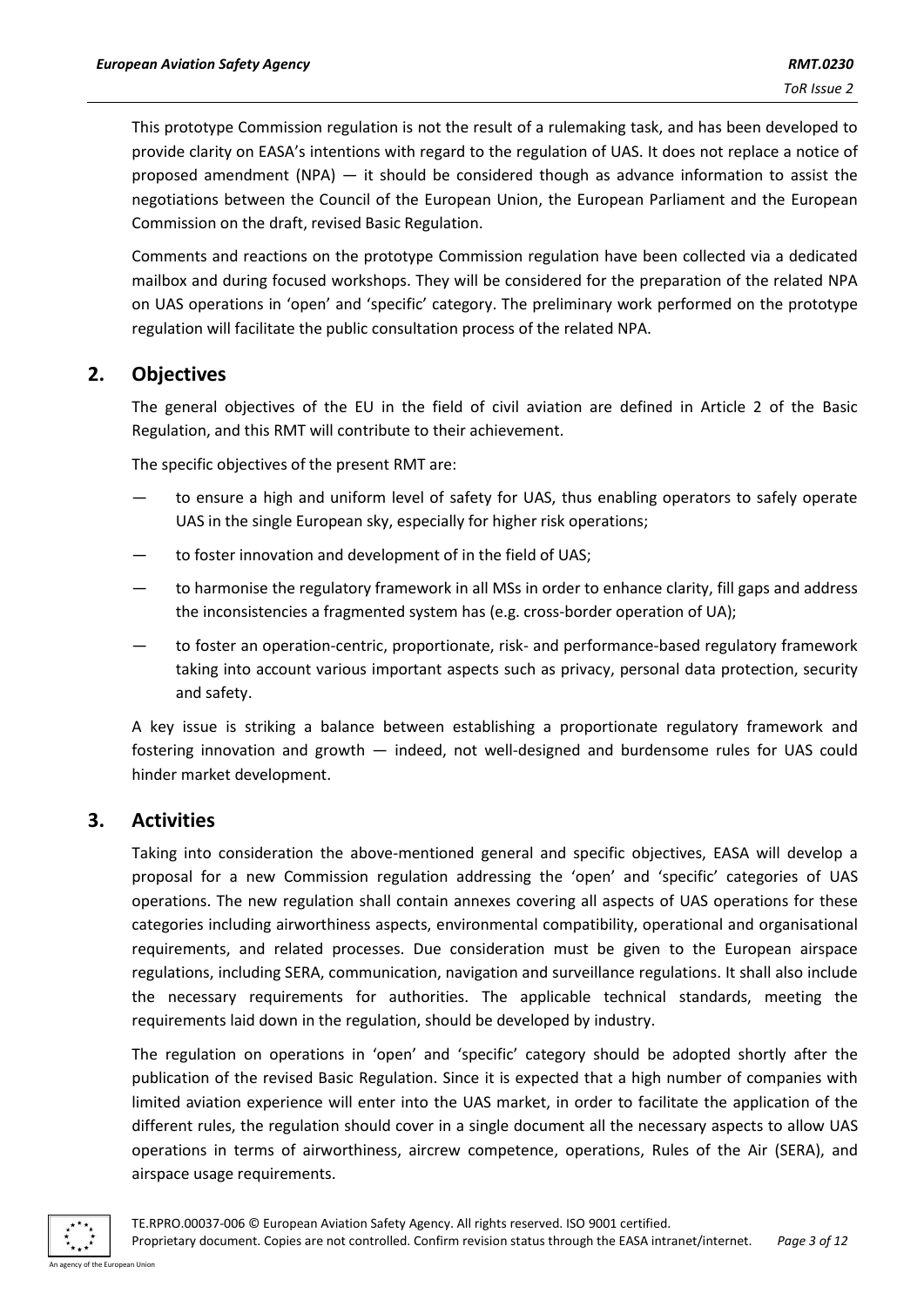To simplify the authorisation process for operations in the 'specific' category, some standard scenarios will be developed and adopted in the form of AMC to the regulation on UAS operations in 'open' and 'specific' category. In most cases the 'accelerated procedure'<sup>2</sup> and a focused consultation with affected stakeholders will be used.

Operation of large UAS (MTOM above 150 kg) is already within the scope of the Basic Regulation, and today UAS can be granted a type certificate (TC), a restricted type certificate (RTC), or a permit to fly (PtF).

For UAS operations in 'certified' category, EASA will develop amendments to the existing regulations applicable to manned aviation. Peculiar elements of high-risk UAS operations are:

- the certification and continuing airworthiness of UAS and related products, parts and appliances;
- the approval of design, production and maintenance organisations;
- air operator certificates;
- operation of UA; and
- licences of personnel.

The future rules shall provide all the requirements to allow UAS operations with comparable procedures applied today to manned aircraft without increasing the level of risk to third parties on the ground and in the air.

The certification specification and an accepted risk assessment methodology will be based on the input provided by JARUS, resulting in the new CS-UAS and the Specific Operation Risk Assessment (SORA). Following JARUS procedures, these documents will be subject to JARUS internal and external consultation, therefore EASA will adopt CS UAS and SORA using the direct publication procedure<sup>3</sup>.

The integration of UAS operations in non-segregated airspace may take some more time as essential technologies are not yet fully mature for implementation. Therefore, there will be a progressive update of SERA in this regard:

- $-$  in a 1<sup>st</sup> phase, SERA will be reviewed to identify potential issues that could hamper the development of UAS and could propose limited rule changes or guidelines to resolve these issues. Comprehensive rule changes are envisaged only in the  $2^{nd}$  phase;
- $-$  in a 2<sup>nd</sup> phase, more detailed rules of the air will be developed, including (whenever available) requirements for the safe integration of UAS into the airspace.

Based on the first deliverables from the JARUS, consultations can be launched on dedicated subjects, e.g. airworthiness specifications for UAS and safety risk assessment process for the 'specific' category of UAS operations. Further proposals for new or amendments to existing regulations for the 'certified' category need to be aligned with the revision of the Basic Regulation, as well as with the progress in technical development and international activities (JARUS, ICAO).

Finally, there is a need to consider how to ensure safe UAS operations in aerodromes' airspace for the purpose of performing aerodrome-related operational activities. Regulations applicable to aerodromes will have to be reviewed and amended as necessary.

 $\frac{1}{2}$ According to Article 16 of Management Board Decision N° 18-2015 of 15 December 2015 3

According to Article 15(1) of Management Board Decision N° 18-2015 of 15 December 2015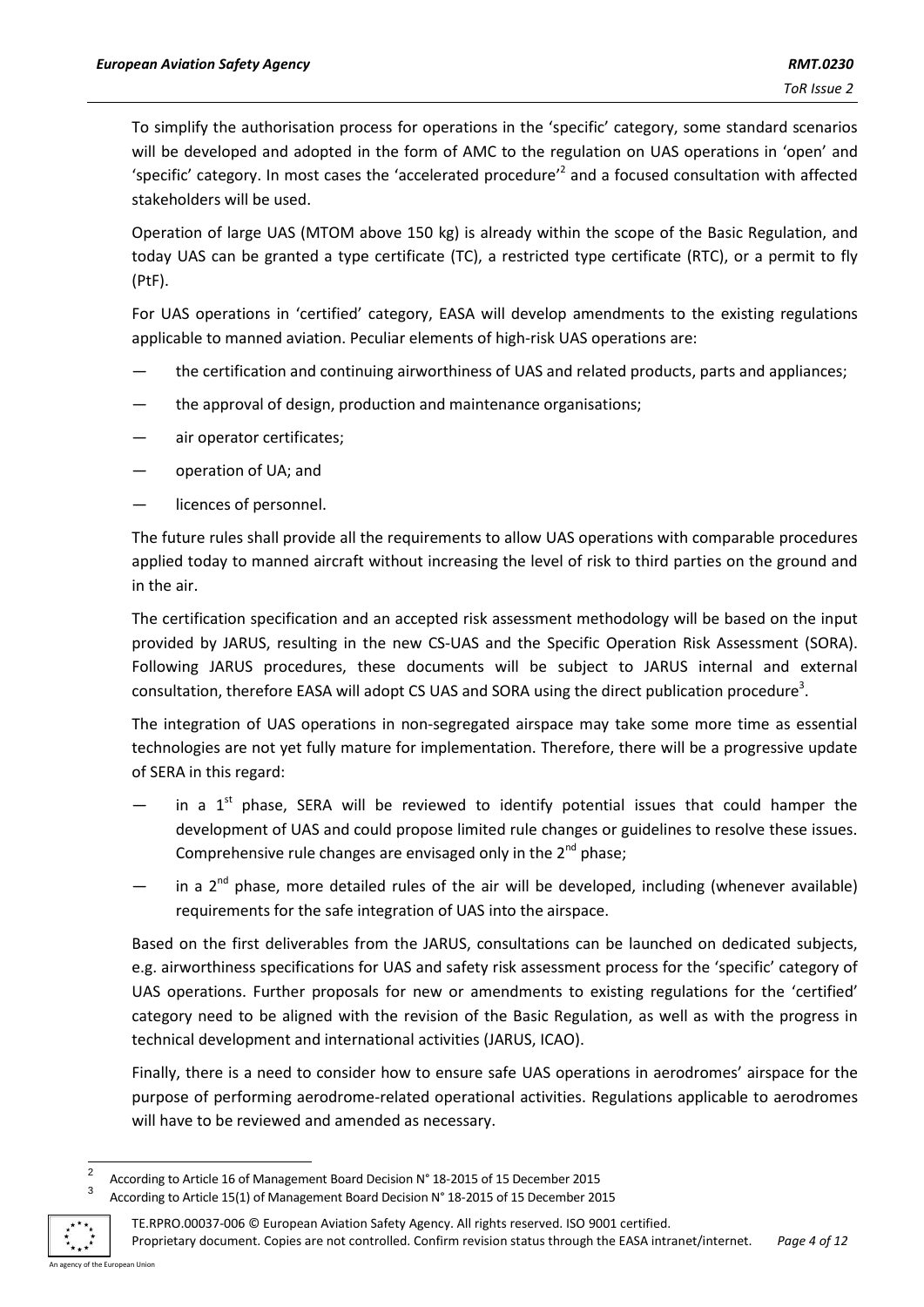The objectives of Chapter 2 will be considered while developing the requirements that are designindependent and applicable to the entire range of UAS categories, limiting as much as possible the prescriptive requirements.

## **4. Deliverables**

Opinions and decisions setting up the regulatory framework which will allow to meet the objectives of Chapter 2 under the activities identified in Chapter 3.

#### **4.1. Tasks (General)**

- Development of opinions for regulations applicable to the operation and certification of UAS, and to organisations and personnel involved in these operations.
- Development of decisions with the corresponding acceptable means of compliance (AMC) and guidance material (GM), as necessary.
- Development of certification specifications (CSs) detailing the objectives to comply with the essential requirements for UAS in the 'certified' category.

#### **4.2. Deliverables**

#### **4.2.1 RMT.0230(A) — 'UAS operations in "open" and "specific" category'**

RMT.0230(A) will deliver an opinion for a new regulation, and a decision with the related AMC/GM, for low- and medium-risk UAS operations identifying when a specific authorisation is needed and including requirements for manufacturers, operators and authorities. This subtask will also deliver AMC including 'standard scenarios'.

#### **4.2.2 RMT.0230(B) — 'UAS operations in "Certified" category"**

RMT.0230(B) will deliver an opinion to amend Commission Regulation (EU) No 965/2012<sup>4</sup> and a decision with the related AMC/GM. In addition, this subtask will deliver an opinion for new regulations, or for amendments to existing regulations, related to the remote operator certificate (ROC) and a decision with the related AMC/GM.

#### **4.2.3 RMT.0230(C) — 'Aircrew regulations for the UAS operations in "certified" category'**

RMT.0230(C) will deliver an opinion to amend Commission Regulation (EU) No  $1178/2011^5$  and a decision with the related AMC/GM. In addition, it will deliver an opinion for a new regulation, or for amendments to an existing regulation, to regulate the 'remote pilot licence' (Part-RPL), and a decision with the related AMC/GM.

<sup>5</sup> Commission Regulation (EU) No 1178/2011 of 3 November 2011 laying down technical requirements and administrative procedures related to civil aviation aircrew pursuant to Regulation (EC) No 216/2008 of the European Parliament and of the Council (OJ L 311, 25.11.2011, p. 1).



<sup>1</sup> 4 Commission Regulation (EU) No 965/2012 of 5 October 2012 laying down technical requirements and administrative procedures related to air operations pursuant to Regulation (EC) No 216/2008 of the European Parliament and of the Council (OJ L 296, 25.10.2012, p. 1).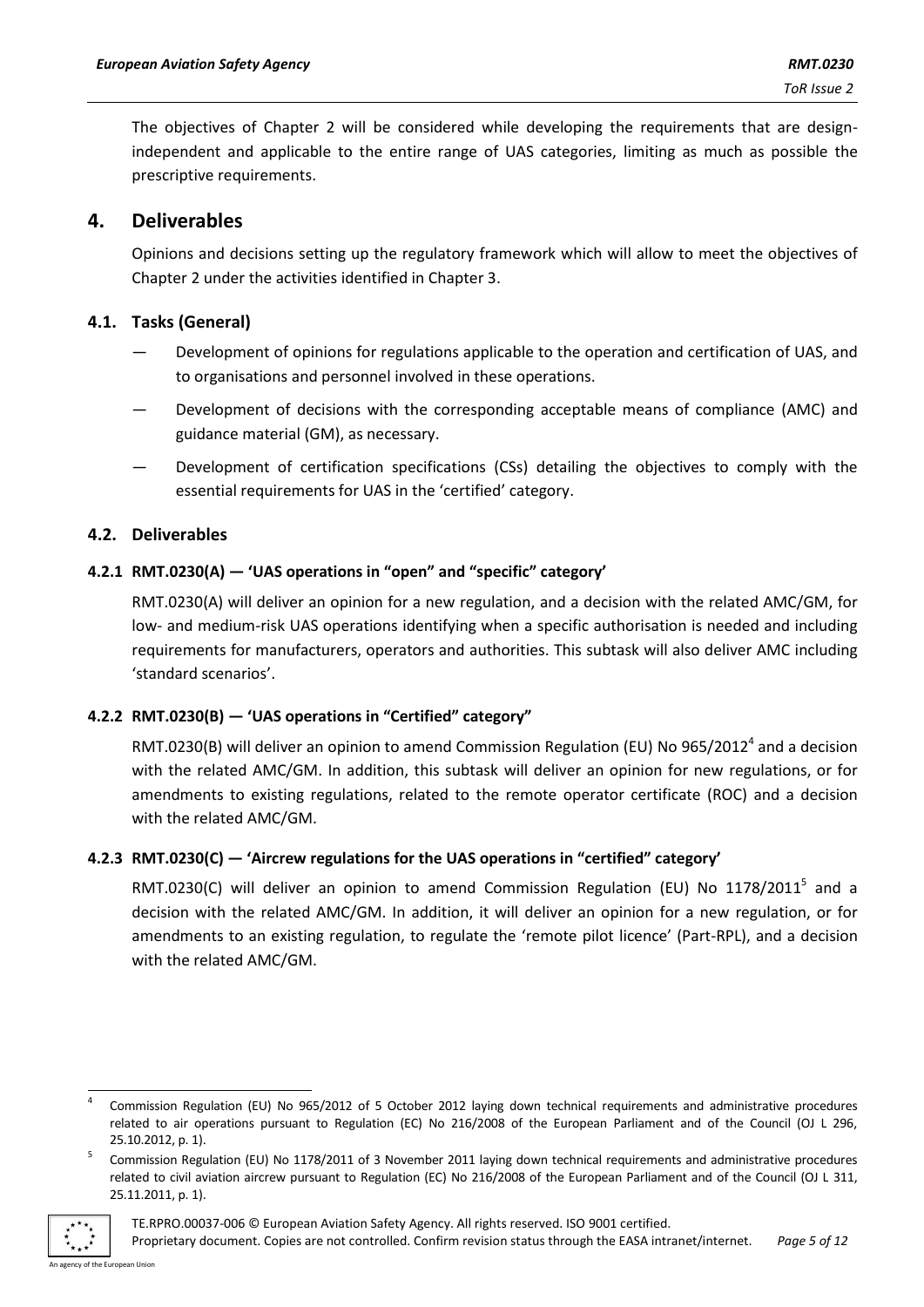## **4.2.4 RMT.0230(D) — 'Initial and continued airworthiness of UAS operated in "certified" category' 2**

RMT.0230(D) will deliver an opinion to amend Commission Regulations (EU) Nos 748/2012<sup>6</sup> and 1321/2014<sup>7</sup>, and decisions with the related AMC/GM, including, if considered necessary, a new part to Commission Regulation (EU) 1321/2014.

#### **4.2.5 RMT.0230(E) — 'Airspace integration of UA'**

RMT.0230(E) will deliver an opinion to amend Commission Regulations (EU) No 1332/2011<sup>8</sup>, (EU) 2017/373 $^9$ , (EU) 2015/340<sup>10</sup> and (EU) No 923/2012<sup>11</sup>, as well as decisions with the related AMC/GM. In addition, the need for a decision to amend CS-ACNS will be considered as well.

#### **4.2.6 RMT.0230(F) — 'Certification specifications for Unmanned Aircraft Systems (CS-UAS)'**

RMT.0230(F) will deliver a decision on the certification specifications for UAS (CS-UAS), including the Safety Objectives (the so-called 1309) for the airworthiness of civil UAS, at the level of AMC (in Book 2 of CS-UAS).

It will also deliver a decision to amend CS-ETSO for equipment installed on UAS or used to operate UAS.

#### **4.2.7 RMT.0230(G) — 'Environmental protection'**

RMT.0230(G) will deliver a decision on the environmental aspects of the operation of UAS and the related CS-36 'Certification Specifications for Aircraft Noise'.

#### **4.2.8 RMT.0230(H) — 'Aerodromes'**

RMT.0230(H) will deliver an opinion to amend Commission Regulation (EU) No 139/2014<sup>12</sup>, as well as a decision with the related AMC/GM.

#### **4.3. Working method**

The working method to be used for this RMT shall be 'Agency'. However, a dedicated group of experts will support the execution of this RMT. Refer to Chapter 7 for more details.

<sup>12</sup> Commission Regulation (EU) No 139/2014 of 12 February 2014 laying down requirements and administrative procedures related to aerodromes pursuant to Regulation (EC) No 216/2008 of the European Parliament and of the Council ( OJ L 44, 14.2.2014, p. 1).



TE.RPRO.00037-006 © European Aviation Safety Agency. All rights reserved. ISO 9001 certified.

<sup>-</sup>6 Commission Regulation (EU) No 748/2012 of 3 August 2012 laying down implementing rules for the airworthiness and environmental certification of aircraft and related products, parts and appliances, as well as for the certification of design and production organisations (OJ L 224, 21.8.2012, p. 1).

<sup>7</sup> Commission Regulation (EU) No 1321/2014 of 26 November 2014 on the continuing airworthiness of aircraft and aeronautical products, parts and appliances, and on the approval of organisations and personnel involved in these tasks (OJ L 362, 17.12.2014, p. 1).

<sup>8</sup> Commission Regulation (EU) No 1332/2011 of 16 December 2011 laying down common airspace usage requirements and operating procedures for airborne collision avoidance (OJ L 336, 20.12.2011, p. 20).

<sup>9</sup> Commission Implementing Regulation (EU) 2017/373 of 1 March 2017 laying down common requirements for providers of air traffic management/air navigation services and other air traffic management network functions and their oversight, repealing Regulation (EC) No 482/2008, Implementing Regulations (EU) No 1034/2011, (EU) No 1035/2011 and (EU) 2016/1377 and amending Regulation (EU) No 677/2011 (OJ L 62, 8.3.2017, p. 1).

<sup>&</sup>lt;sup>10</sup> Commission Regulation (EU) 2015/340 of 20 February 2015 laying down technical requirements and administrative procedures relating to air traffic controllers' licences and certificates pursuant to Regulation (EC) No 216/2008 of the European Parliament and of the Council, amending Commission Implementing Regulation (EU) No 923/2012 and repealing Commission Regulation (EU) No 805/2011 (OJ L 63, 6.3.2015, p. 1).

<sup>&</sup>lt;sup>11</sup> Commission Implementing Regulation (EU) No 923/2012 of 26 September 2011 laying down the common rules of the air and provision regarding the services and operational procedures regarding services and procedures in air navigation and amending Implementing Regulation (EU) No 1035/2011 and Regulations (EC) No 1265/2007, (EC) No 1794/2006, (EC) No 730/2006, (EC) No 1033/2006 and (EU) No 255/2010 (OJ L 281, 13.10.2012, p. 1).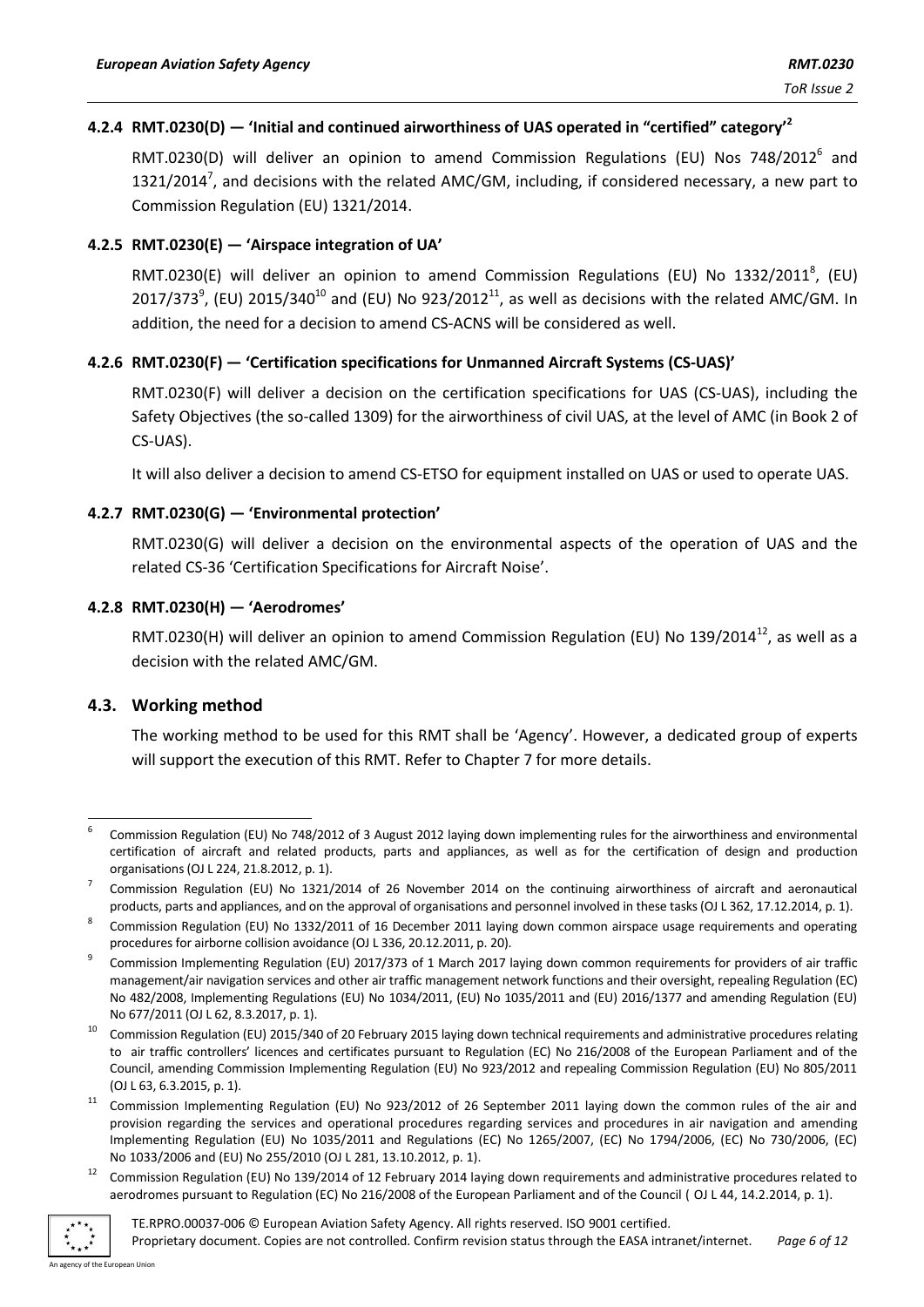The RMT.0230 Project Team will coordinate the several subtasks to ensure consistent and synchronised deliverables.

The table in Annex II contains the initial planning of the deliverables, the input used, and the type of consultation envisaged.

## **5. Interface issues**

The main interface issues are the following:

- the revision of the Basic Regulation;
- the implementation of product legislation as foreseen especially for the 'open' category (for more details, please refer to Section 2.3.4 'Use of product legislation' of the Technical Opinion (ref.: (a));
- existing and future ICAO provisions;
- the deliverables produced so far, or those being developed, by JARUS;
- the deliverables produced by EUROCAE and other standardisation bodies.

## **6. Focused consultation**

Several workshops with stakeholders and national aviation authorities (NAAs) are envisaged where the draft regulations and the draft CSs, AMC and GM will be discussed. Furthermore, the group of experts mentioned in Section 4.3 will be consulted as necessary.

## **7. Profile and contribution of rulemaking groups**

Despite the fact that many aspects of this RMT are discussed with, or prepared by, JARUS, no formal rulemaking group will be established. However, a dedicated group of experts will be set up to support the drafting phase of the NPAs, and eventually the review of comments received, as necessary.

It will be composed of selected experts who will be invited on an ad hoc basis to work on specific issues. The following stakeholders should be considered:

- competent authorities of MSs,
- operators (private and commercial),
- manufacturers,
- manned aviation flight crews,
- remote pilots,
- other airspace users (manned aircraft),
- air navigation service providers (ANSPs),
- air traffic controllers and ATS personnel,
- model aircraft associations, and
- other affected stakeholders.

TE.RPRO.00037-006 © European Aviation Safety Agency. All rights reserved. ISO 9001 certified.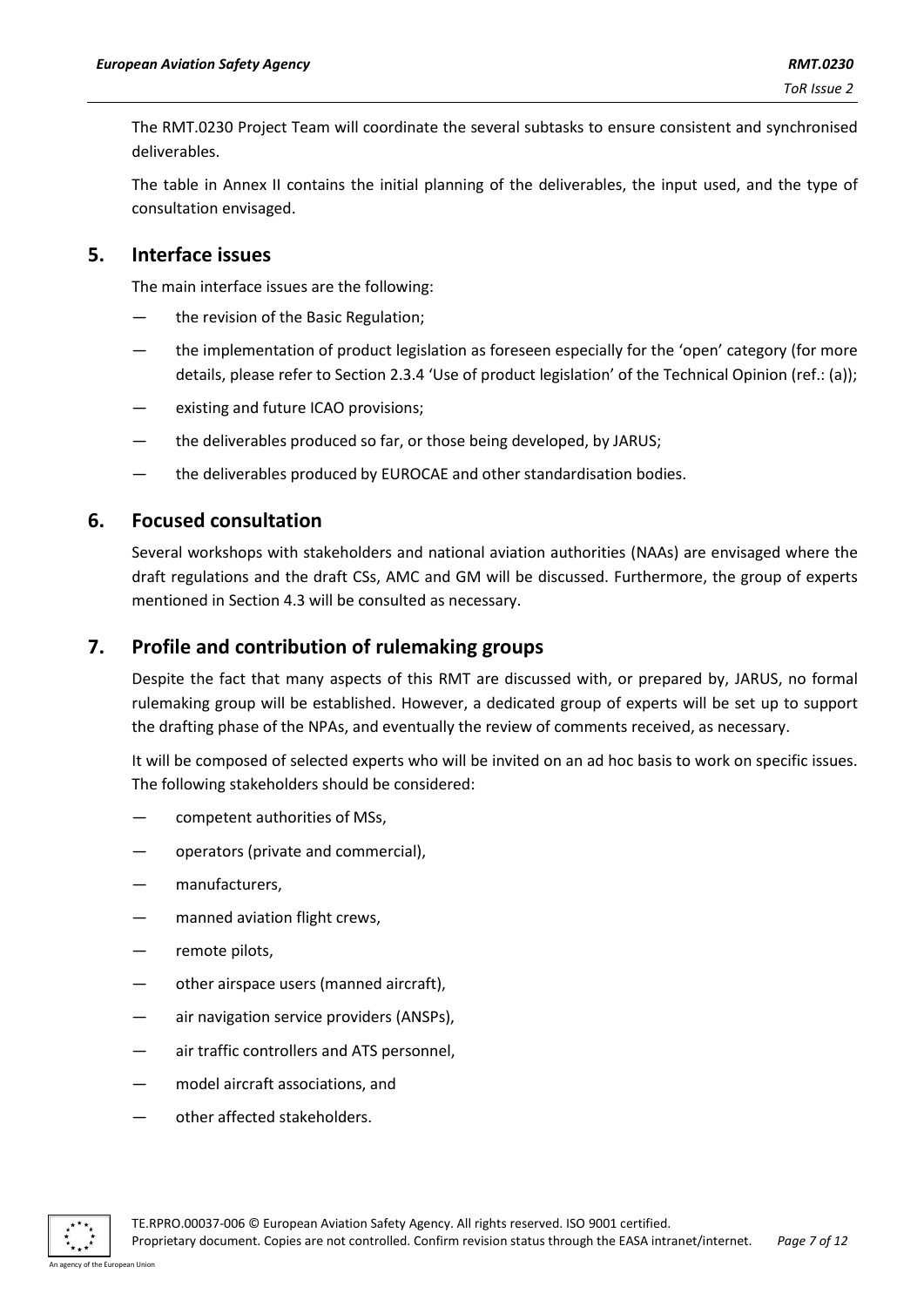### **8. Reference documents**

#### **8.1. Affected regulations**

- Commission Regulation (EU) No 965/2012 of 5 October 2012 laying down technical requirements and administrative procedures related to air operations pursuant to Regulation (EC) No 216/2008 of the European Parliament and of the Council (OJ L 296, 25.10.2012, p. 1)
- Commission Regulation (EU) No 1178/2011 of 3 November 2011 laying down technical requirements and administrative procedures related to civil aviation aircrew pursuant to Regulation (EC) No 216/2008 of the European Parliament and of the Council (OJ L 311, 25.11.2011, p. 1)
- Commission Regulation (EU) No 748/2012 of 3 August 2012 laying down implementing rules for the airworthiness and environmental certification of aircraft and related products, parts and appliances, as well as for the certification of design and production organisations (OJ L 224, 21.8.2012, p. 1)
- Commission Regulation (EU) No 1321/2014 of 26 November 2014 on the continuing airworthiness of aircraft and aeronautical products, parts and appliance, and on the approval of organisations and personnel involved in these tasks (OJ L 362, 17.12.2014, p. 1)
- Commission Regulation (EU) No 1332/2011 of 16 December 2011 laying down common airspace usage requirements and operating procedures for airborne collision avoidance (OJ L 336, 20.12.2011, p. 20)
- Commission Regulation (EU) No 923/2012 of 26 September 2012 laying down the common rules of the air and operational provisions regarding services and procedures in air navigation and amending Implementing Regulation (EU) No 1035/2011 and Regulations (EC) No 1265/2007, (EC) No 1794/2006, (EC) No 730/2006, (EC) No 1033/2006 and (EU) No 255/2010 (OJ L 281, 13.10.2012, p. 1)
	- Commission Implementing Regulation (EU) 2017/373 of 1 March 2017 laying down common requirements for providers of air traffic management/air navigation services and other air traffic management network functions and their oversight, repealing Regulation (EC) No 482/2008, Implementing Regulations (EU) No 1034/2011, (EU) No 1035/2011 and (EU) 2016/1377 and amending Regulation (EU) No 677/2011 (OJ L62, 8.3.2017, p.1)
- Commission Regulation (EU) 2015/340 of 20 February 2015 laying down technical requirements and administrative procedures relating to air traffic controllers' licences and certificates pursuant to Regulation (EC) No 216/2008 of the European Parliament and of the Council, amending Commission Implementing Regulation (EU) No 923/2012 and repealing Commission Regulation (EU) No 805/2011 ( OJ L 63, 6.3.2015, p. 1)
- Commission Regulation (EU) No 139/2014 of 12 February 2014 laying down requirements and administrative procedures related to aerodromes pursuant to Regulation (EC) No 216/2008 of the European Parliament and of the Council (OJ L 44, 14.2.2014, p. 1)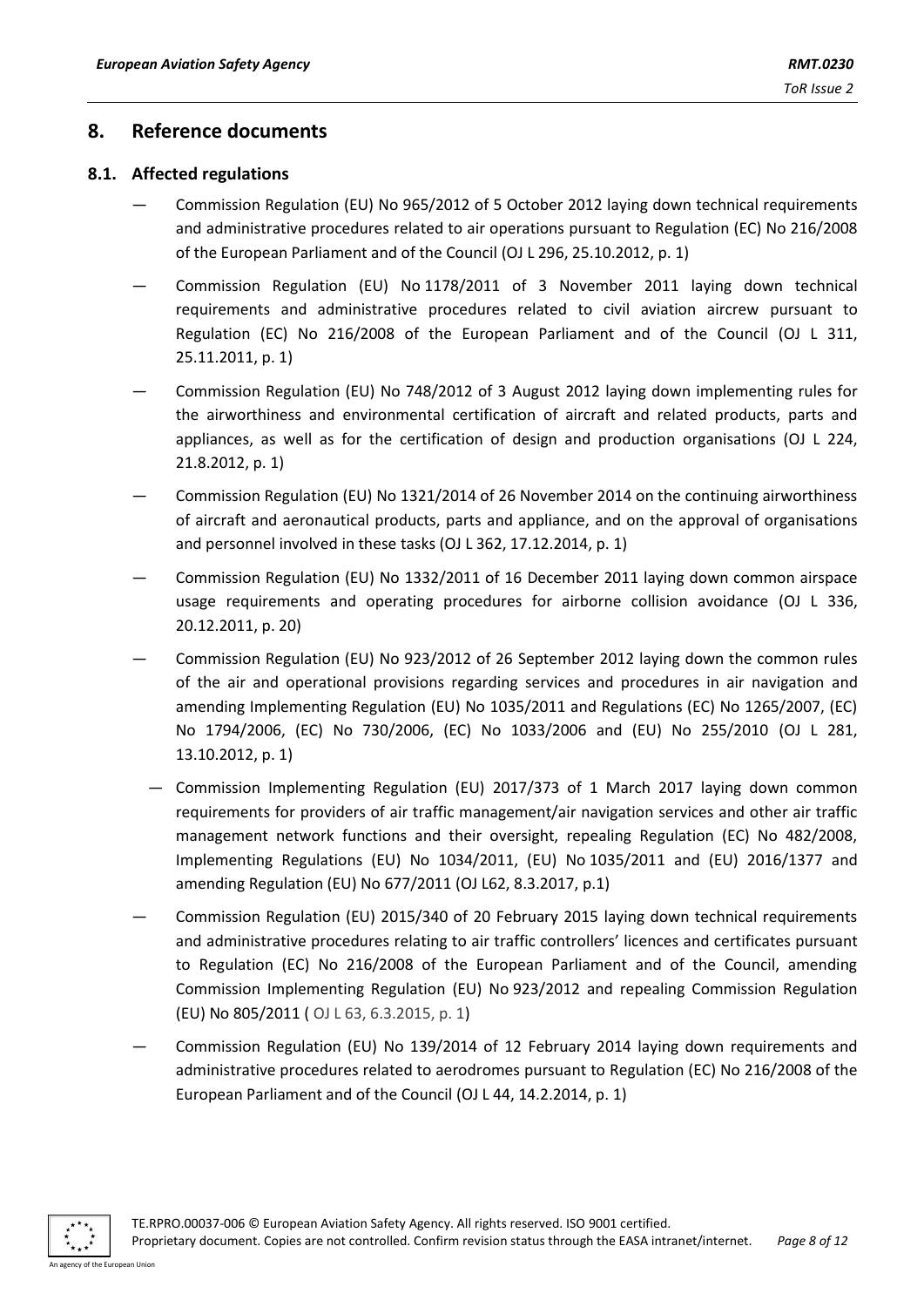#### **8.2. Affected decisions**

- Acceptable Means of Compliance and Guidance Material to Regulation (EU) No 965/2012
- Acceptable Means of Compliance and Guidance Material to Regulation (EU) No 1178/2011
- Acceptable Means of Compliance and Guidance Material to Regulation (EU) No 748/2012
- Acceptable Means of Compliance and Guidance Material to Regulations (EU) Nos 1332/2011 and 923/2012
- Acceptable Means of Compliance and Guidance Material to Regulation (EU) 2017/373
- Acceptable Means of Compliance and Guidance Material to Regulation (EU) No 452/2014
- Acceptable Means of Compliance and Guidance Material to Regulation (EU) No 1321/2014
- Acceptable Means of Compliance and Guidance Material to Regulation (EU) 2015/340
- Acceptable Means of Compliance and Guidance Material to Regulation (EU) No 139/2014
- Certification Specifications, Acceptable Means of Compliance and Guidance Material for Aircraft Noise (CS-36)
- Certification Specifications for European Technical Standard Orders (CS-ETSO)
- Certification Specifications and Acceptable Means of Compliance for Airborne Communications, Navigation and Surveillance (CS-ACNS)



agency of the European Union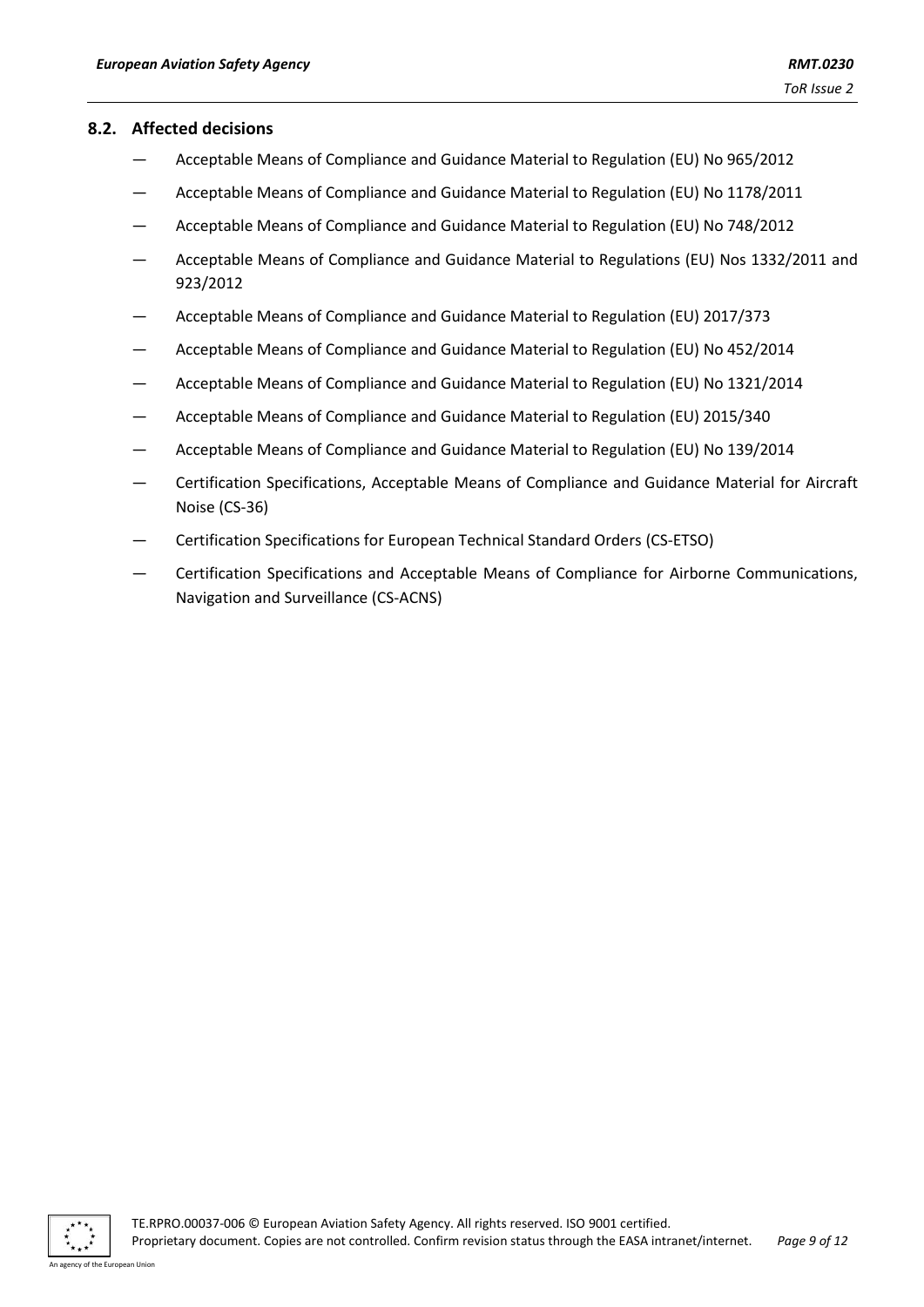#### **8.3. Reference documents**

(a) EASA Technical Opinion 'Introduction of a regulatory framework for the operation of unmanned aircraft' of 18 December 2015

[\(https://www.easa.europa.eu/system/files/dfu/Introduction%20of%20a%20regulatory%20frame](https://www.easa.europa.eu/system/files/dfu/Introduction%20of%20a%20regulatory%20framework%20for%20the%20operation%20of%20unmanned%20aircraft.pdf) [work%20for%20the%20operation%20of%20unmanned%20aircraft.pdf\)](https://www.easa.europa.eu/system/files/dfu/Introduction%20of%20a%20regulatory%20framework%20for%20the%20operation%20of%20unmanned%20aircraft.pdf)

(b) EASA Advance Notice of Proposed Amendment (A-NPA) 2015-10 'Introduction of a regulatory framework for the operation of drones' of 31 July 2015

[\(https://www.easa.europa.eu/system/files/dfu/A-NPA%202015-10.pdf\)](https://www.easa.europa.eu/system/files/dfu/A-NPA%202015-10.pdf)

(c) COMMUNICATION FROM THE COMMISSION TO THE EUROPEAN PARLIAMENT, THE COUNCIL, THE EUROPEAN ECONOMIC AND SOCIAL COMMITTEE AND THE COMMITTEE OF THE REGIONS 'An Aviation Strategy for Europe', COM(2015) 598 final, dated 7 December 2015

[\(http://eur-lex.europa.eu/legal-content/EN/TXT/PDF/?uri=CELEX:52015DC0598&from=EN\)](http://eur-lex.europa.eu/legal-content/EN/TXT/PDF/?uri=CELEX:52015DC0598&from=EN)

(d) RIGA DECLARATION ON REMOTELY PILOTED AIRCRAFT (drones) — 'FRAMING THE FUTURE OF AVIATION' — Riga, 6 March 2015

[\(http://ec.europa.eu/transport/modes/air/news/doc/2015-03-06-drones/2015-03-06-riga](http://ec.europa.eu/transport/modes/air/news/doc/2015-03-06-drones/2015-03-06-riga-declaration-drones.pdf)[declaration-drones.pdf\)](http://ec.europa.eu/transport/modes/air/news/doc/2015-03-06-drones/2015-03-06-riga-declaration-drones.pdf)

(e) EASA 'Concept of Operations for Drones — A risk based approach to regulation of unmanned aircraft'

[\(https://www.easa.europa.eu/system/files/dfu/204696\\_EASA\\_concept\\_drone\\_brochure\\_web.pdf\)](https://www.easa.europa.eu/system/files/dfu/204696_EASA_concept_drone_brochure_web.pdf)

(f) COMMUNICATION FROM THE COMMISSION TO THE EUROPEAN PARLIAMENT AND THE COUNCIL 'A new era for aviation — Opening the aviation market to the civil use of remotely piloted aircraft systems in a safe and sustainable manner', COM(2014) 207 final, dated 8 April 2014

[\(http://eur-lex.europa.eu/legal](http://eur-lex.europa.eu/legal-content/EN/TXT/PDF/?uri=CELEX:52014DC0207&qid=1466071905608&from=EN)[content/EN/TXT/PDF/?uri=CELEX:52014DC0207&qid=1466071905608&from=EN\)](http://eur-lex.europa.eu/legal-content/EN/TXT/PDF/?uri=CELEX:52014DC0207&qid=1466071905608&from=EN)

(g) European Parliament report of 25 September 2015 on safe use of remotely piloted aircraft systems (RPAS), commonly known as unmanned aerial vehicles (UAVs), in the field of civil aviation (2014/2243(INI))

[\(http://www.europarl.europa.eu/sides/getDoc.do?pubRef=-//EP//NONSGML+REPORT+A8-2015-](http://www.europarl.europa.eu/sides/getDoc.do?pubRef=-//EP//NONSGML+REPORT+A8-2015-0261+0+DOC+PDF+V0//EN) [0261+0+DOC+PDF+V0//EN\)](http://www.europarl.europa.eu/sides/getDoc.do?pubRef=-//EP//NONSGML+REPORT+A8-2015-0261+0+DOC+PDF+V0//EN)

(h) Proposal for a REGULATION OF THE EUROPEAN PARLIAMENT AND OF THE COUNCIL on common rules in the field of civil aviation and establishing a European Union Aviation Safety Agency, and repealing Regulation (EC) No 216/2008 of the European Parliament and of the Council', COM(2015) 613 final, dated 7 December 2016

[\(http://eur-lex.europa.eu/resource.html?uri=cellar:da8dfec1-9ce9-11e5-8781-](http://eur-lex.europa.eu/resource.html?uri=cellar:da8dfec1-9ce9-11e5-8781-01aa75ed71a1.0001.02/DOC_1&format=PDF) [01aa75ed71a1.0001.02/DOC\\_1&format=PDF\)](http://eur-lex.europa.eu/resource.html?uri=cellar:da8dfec1-9ce9-11e5-8781-01aa75ed71a1.0001.02/DOC_1&format=PDF)



agency of the European Union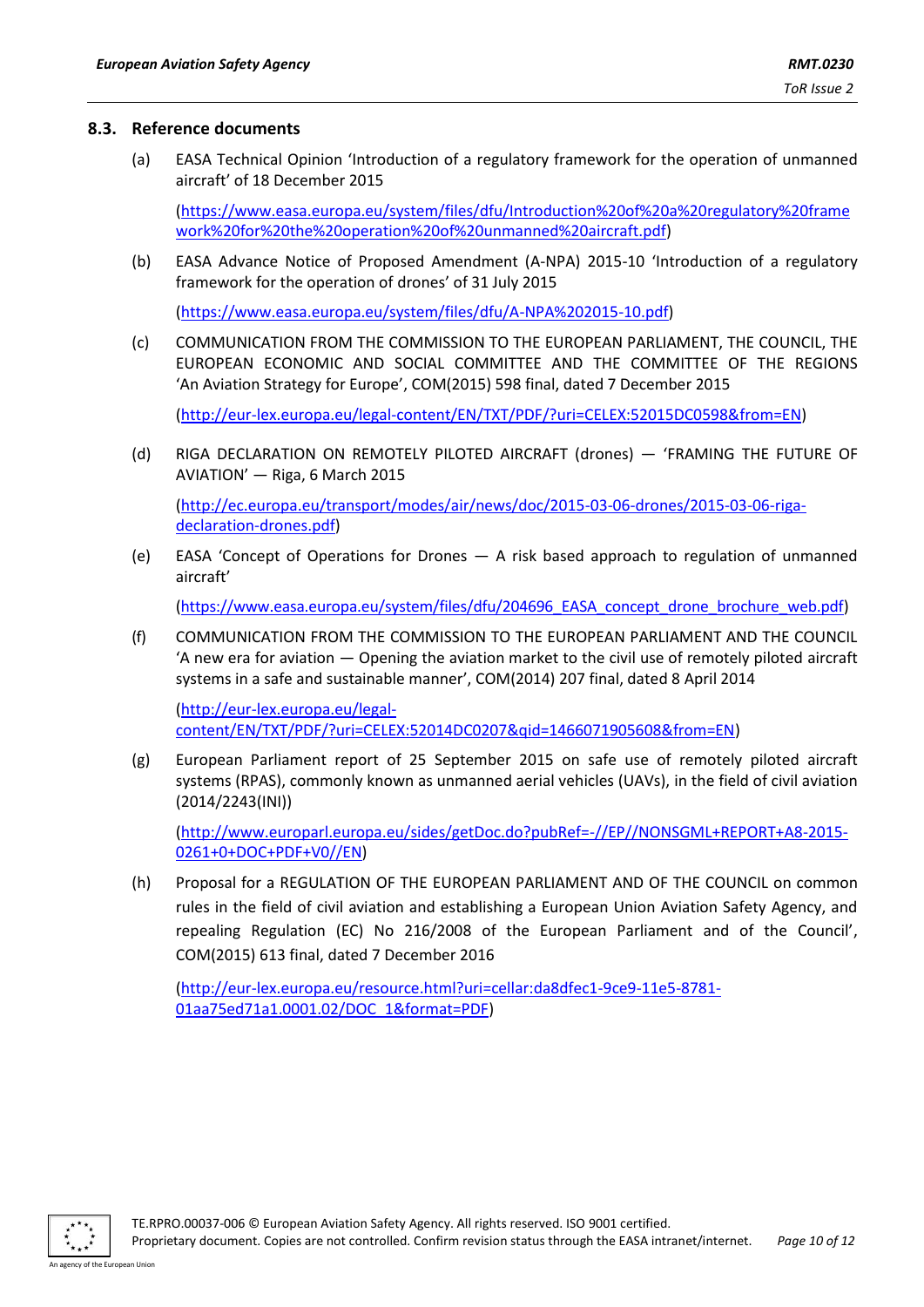## **Annex I: Provisional structure of UAS rules**



#### green: new

yellow: amended